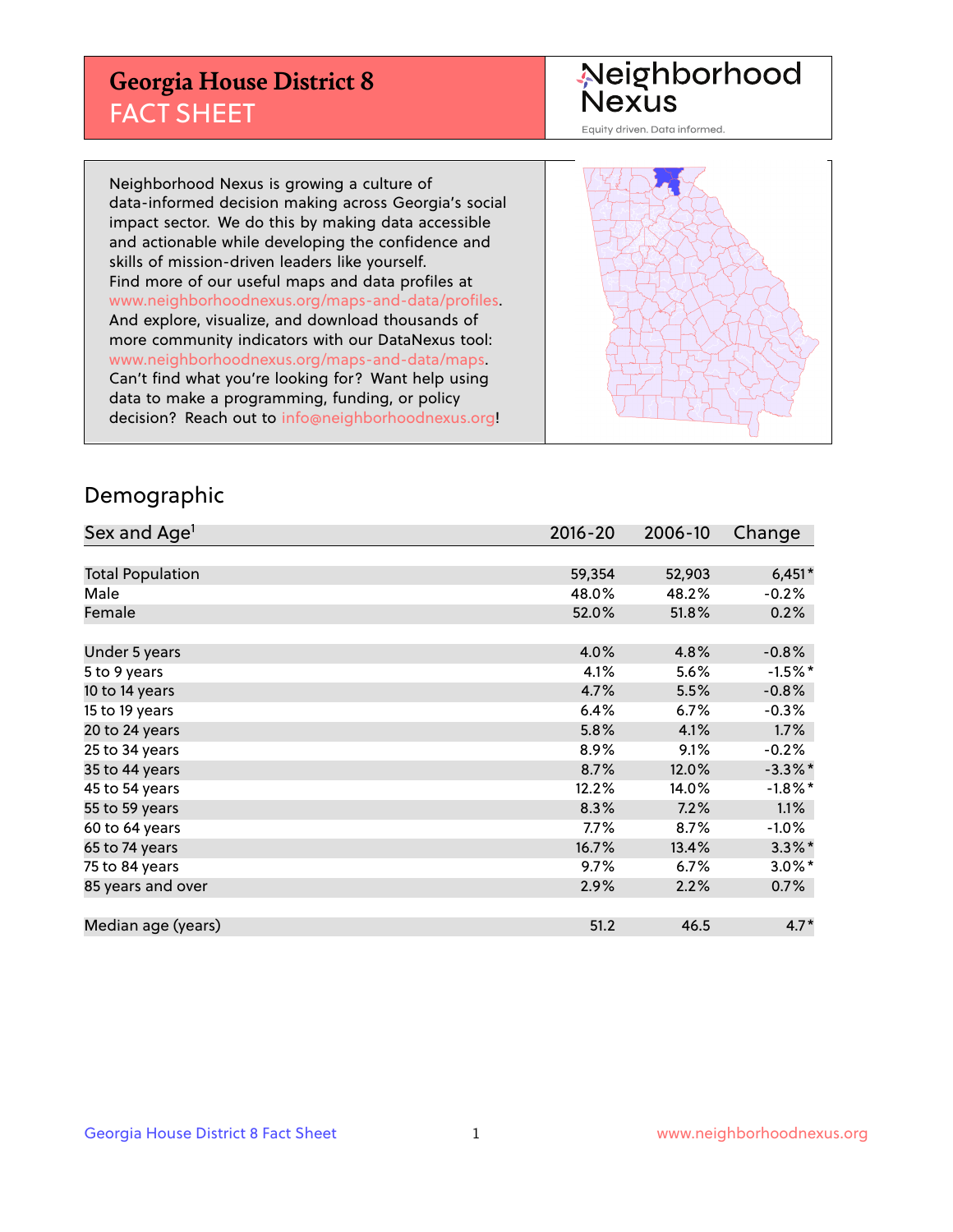## Demographic, continued...

| Race <sup>2</sup>                                            | $2016 - 20$  | 2006-10      | Change     |
|--------------------------------------------------------------|--------------|--------------|------------|
| <b>Total population</b>                                      | 59,354       | 52,903       | $6,451*$   |
| One race                                                     | 97.9%        | 98.9%        | $-1.0\%$ * |
| White                                                        | 94.6%        | 96.8%        | $-2.2\%$ * |
| <b>Black or African American</b>                             | 1.8%         | 1.2%         | 0.6%       |
| American Indian and Alaska Native                            | 0.5%         | 0.2%         | 0.3%       |
| Asian                                                        | 0.5%         | 0.2%         | 0.3%       |
| Native Hawaiian and Other Pacific Islander                   | 0.0%         | 0.2%         | $-0.2%$    |
| Some other race                                              | 0.5%         | 0.3%         | 0.2%       |
| Two or more races                                            | 2.1%         | 1.1%         | 1.0%       |
| Race alone or in combination with other race(s) <sup>3</sup> | $2016 - 20$  | 2006-10      | Change     |
|                                                              |              |              |            |
| Total population                                             | 59,354       | 52,903       | $6,451*$   |
| White                                                        | 96.7%        | 97.9%        | $-1.2%$ *  |
| <b>Black or African American</b>                             | 2.0%         | 1.3%         | 0.7%       |
| American Indian and Alaska Native                            | 1.2%         | 1.0%         | 0.3%       |
| Asian                                                        | 0.8%         | 0.3%         | 0.5%       |
| Native Hawaiian and Other Pacific Islander                   | 0.1%         | 0.2%         | $-0.1%$    |
| Some other race                                              | 1.5%         | 0.4%         | $1.0\%$ *  |
| Hispanic or Latino and Race <sup>4</sup>                     | $2016 - 20$  | 2006-10      | Change     |
| Total population                                             | 59,354       | 52,903       | $6,451*$   |
| Hispanic or Latino (of any race)                             | 3.4%         | 1.8%         | $1.6\%$ *  |
| Not Hispanic or Latino                                       | 96.6%        | 98.2%        | $-1.6\%$ * |
| White alone                                                  | 92.8%        | 95.4%        | $-2.6\%$ * |
| Black or African American alone                              | 1.7%         | 1.1%         | 0.6%       |
| American Indian and Alaska Native alone                      | 0.5%         | 0.2%         | 0.3%       |
| Asian alone                                                  | 0.5%         | 0.2%         | 0.3%       |
| Native Hawaiian and Other Pacific Islander alone             |              |              | $-0.2%$    |
|                                                              | 0.0%         | 0.2%         | $-0.1%$    |
| Some other race alone<br>Two or more races                   | 0.0%<br>1.2% | 0.1%<br>1.1% | 0.1%       |
|                                                              |              |              |            |
| U.S. Citizenship Status <sup>5</sup>                         | $2016 - 20$  | 2006-10      | Change     |
| Foreign-born population                                      | 1,455        | 1,038        | 417        |
| Naturalized U.S. citizen                                     | 62.9%        | 58.0%        | 4.9%       |
| Not a U.S. citizen                                           | 37.1%        | 42.0%        | $-4.9%$    |
|                                                              |              |              |            |
| Citizen, Voting Age Population <sup>6</sup>                  | 2016-20      | 2006-10      | Change     |
| Citizen, 18 and over population                              | 49,378       | 42,204       | $7,174*$   |
| Male                                                         | 47.5%        | 47.5%        | 0.1%       |
| Female                                                       | 52.5%        | 52.5%        | $-0.1%$    |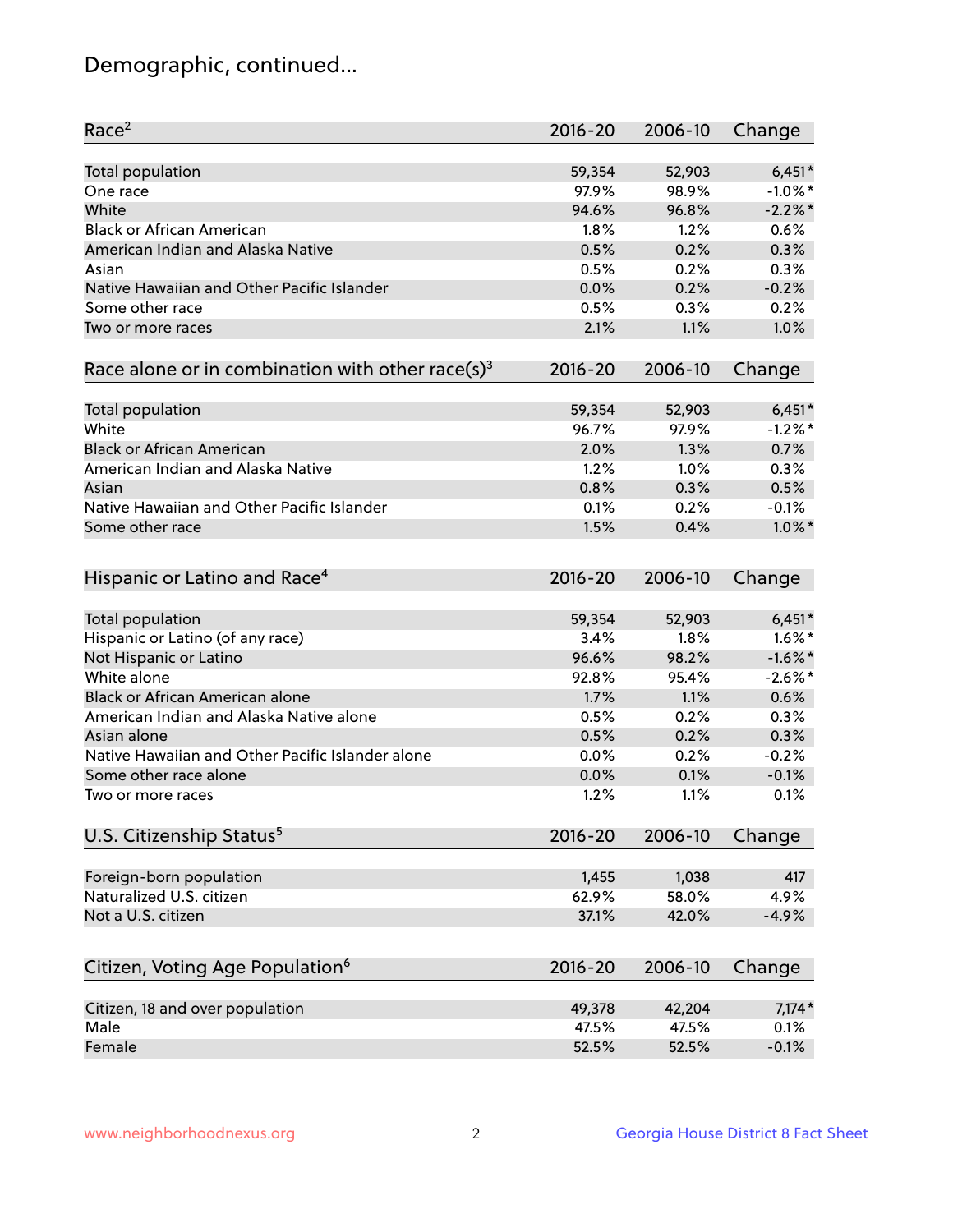#### Economic

| Income <sup>7</sup>                                 | $2016 - 20$ | 2006-10 | Change     |
|-----------------------------------------------------|-------------|---------|------------|
|                                                     |             |         |            |
| All households                                      | 24,597      | 23,875  | 722        |
| Less than \$10,000                                  | 5.8%        | 10.1%   | $-4.3\%$ * |
| \$10,000 to \$14,999                                | 4.7%        | 6.5%    | $-1.8\%$ * |
| \$15,000 to \$24,999                                | 10.7%       | 13.8%   | $-3.1\%$ * |
| \$25,000 to \$34,999                                | 9.6%        | 11.7%   | $-2.2%$    |
| \$35,000 to \$49,999                                | 16.9%       | 16.8%   | 0.1%       |
| \$50,000 to \$74,999                                | 19.3%       | 21.1%   | $-1.7%$    |
| \$75,000 to \$99,999                                | 14.7%       | 8.2%    | $6.4\%$ *  |
| \$100,000 to \$149,999                              | 11.0%       | 7.1%    | 3.9%*      |
| \$150,000 to \$199,999                              | 3.7%        | 2.6%    | 1.1%       |
| \$200,000 or more                                   | 3.6%        | 2.0%    | $1.6\%$ *  |
| Median household income (dollars)                   | 52,528      | 41,086  | $11,442*$  |
| Mean household income (dollars)                     | 69,452      | 53,676  | 15,776*    |
| With earnings                                       | 62.9%       | 67.5%   | $-4.6\%$ * |
| Mean earnings (dollars)                             | 65,683      | 54,041  | $11,642*$  |
| <b>With Social Security</b>                         | 50.4%       | 41.5%   | $8.9\%$ *  |
| Mean Social Security income (dollars)               | 22,132      | 15,851  | $6,281*$   |
| With retirement income                              | 33.0%       | 24.2%   | $8.8\%$ *  |
| Mean retirement income (dollars)                    | 29,137      | 20,949  | 8,187*     |
| With Supplemental Security Income                   | 4.7%        | 4.4%    | 0.4%       |
| Mean Supplemental Security Income (dollars)         | 7,708       | 6,954   | 755*       |
| With cash public assistance income                  | 0.8%        | 1.0%    | $-0.1%$    |
| Mean cash public assistance income (dollars)        | $\pmb{0}$   | 5,858   | $-5,858$   |
| With Food Stamp/SNAP benefits in the past 12 months | 9.3%        | 9.2%    | 0.1%       |
|                                                     |             |         |            |
| Families                                            | 17,506      | 17,078  | 428        |
| Less than \$10,000                                  | 3.6%        | 4.2%    | $-0.6%$    |
| \$10,000 to \$14,999                                | 2.0%        | 4.9%    | $-2.9%$ *  |
| \$15,000 to \$24,999                                | 7.6%        | 11.2%   | $-3.6\%$ * |
| \$25,000 to \$34,999                                | 7.7%        | 11.9%   | $-4.2%$ *  |
| \$35,000 to \$49,999                                | 16.9%       | 17.1%   | $-0.2%$    |
| \$50,000 to \$74,999                                | 20.1%       | 25.0%   | $-5.0\%$ * |
| \$75,000 to \$99,999                                | 18.5%       | 10.6%   | $7.9\%$ *  |
| \$100,000 to \$149,999                              | 14.1%       | $9.1\%$ | $5.1\%$ *  |
| \$150,000 to \$199,999                              | 4.7%        | 3.6%    | 1.1%       |
| \$200,000 or more                                   | 4.9%        | 2.5%    | $2.5%$ *   |
| Median family income (dollars)                      | 64,171      | 50,665  | 13,507*    |
| Mean family income (dollars)                        | 81,363      | 62,527  | 18,836*    |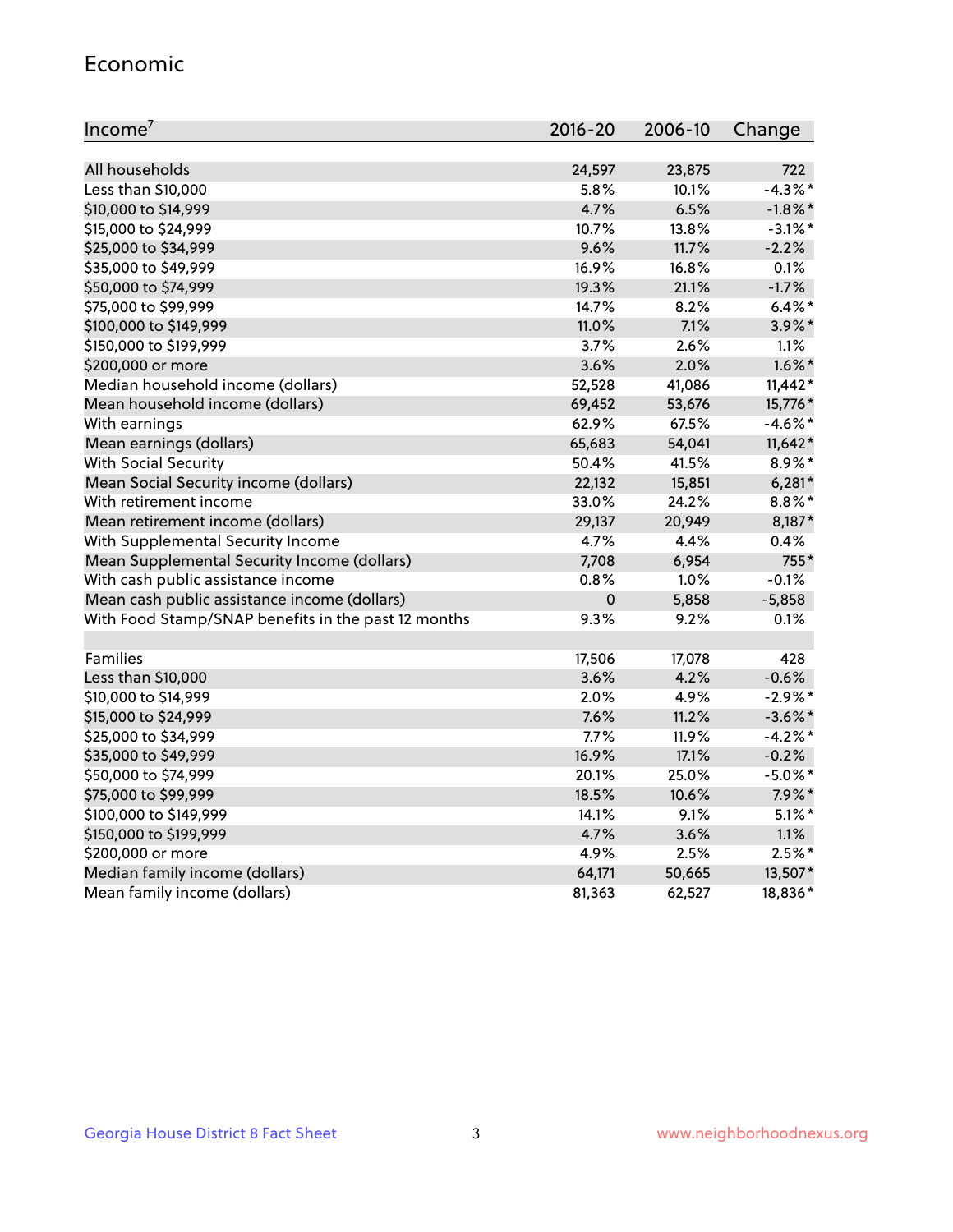## Economic, continued...

| Income, continued <sup>8</sup>                                        | $2016 - 20$ | 2006-10 | Change     |
|-----------------------------------------------------------------------|-------------|---------|------------|
|                                                                       |             |         |            |
| Nonfamily households                                                  | 7,091       | 6,797   | 294        |
| Median nonfamily income (dollars)                                     | 28,226      | 21,543  | $6,683*$   |
| Mean nonfamily income (dollars)                                       | 37,016      | 30,171  | $6,844*$   |
| Median earnings for workers (dollars)                                 | 28,294      | 25,056  | $3,239*$   |
| Median earnings for male full-time, year-round workers                | 43,016      | 38,442  | 4,574*     |
| (dollars)                                                             |             |         |            |
| Median earnings for female full-time, year-round workers<br>(dollars) | 35,012      | 30,381  | 4,631*     |
| Per capita income (dollars)                                           | 29,252      | 23,607  | $5,645*$   |
|                                                                       |             |         |            |
| Families and People Below Poverty Level <sup>9</sup>                  | 2016-20     | 2006-10 | Change     |
|                                                                       |             |         |            |
| <b>All families</b>                                                   | 9.7%        | 11.3%   | $-1.6%$    |
| With related children under 18 years                                  | 20.6%       | 19.5%   | 1.1%       |
| With related children under 5 years only                              | 37.5%       | 28.9%   | 8.6%       |
| Married couple families                                               | 4.8%        | 8.2%    | $-3.3\%$ * |
| With related children under 18 years                                  | 5.7%        | 12.0%   | $-6.3%$    |
| With related children under 5 years only                              | 7.2%        | 15.2%   | $-8.0%$    |
| Families with female householder, no husband present                  | 30.4%       | 29.7%   | 0.7%       |
| With related children under 18 years                                  | 56.9%       | 44.7%   | 12.2%      |
| With related children under 5 years only                              | 95.7%       | 51.1%   | 44.6%      |
| All people                                                            | 12.7%       | 14.8%   | $-2.1%$    |
| Under 18 years                                                        | 21.7%       | 18.5%   | 3.3%       |
|                                                                       | 21.2%       |         | 3.2%       |
| Related children under 18 years                                       |             | 18.0%   | 5.6%       |
| Related children under 5 years                                        | 33.1%       | 27.5%   |            |
| Related children 5 to 17 years                                        | 17.1%       | 15.0%   | 2.2%       |
| 18 years and over                                                     | 11.0%       | 13.9%   | $-2.9%$    |
| 18 to 64 years                                                        | 12.9%       | 15.6%   | $-2.7%$    |
| 65 years and over                                                     | 7.5%        | 9.7%    | $-2.2%$    |
| People in families                                                    | 9.8%        | 11.9%   | $-2.0%$    |
| Unrelated individuals 15 years and over                               | 27.0%       | 31.4%   | $-4.3%$    |
|                                                                       |             |         |            |
| Non-Hispanic white people                                             | 12.2%       | 14.0%   | $-1.8%$    |
| Black or African-American people                                      | 2.3%        | 20.3%   | $-17.9%$   |
| Asian people                                                          | 17.3%       | 17.2%   | 0.1%       |
| Hispanic or Latino people                                             | 20.1%       | 37.0%   | $-17.0%$   |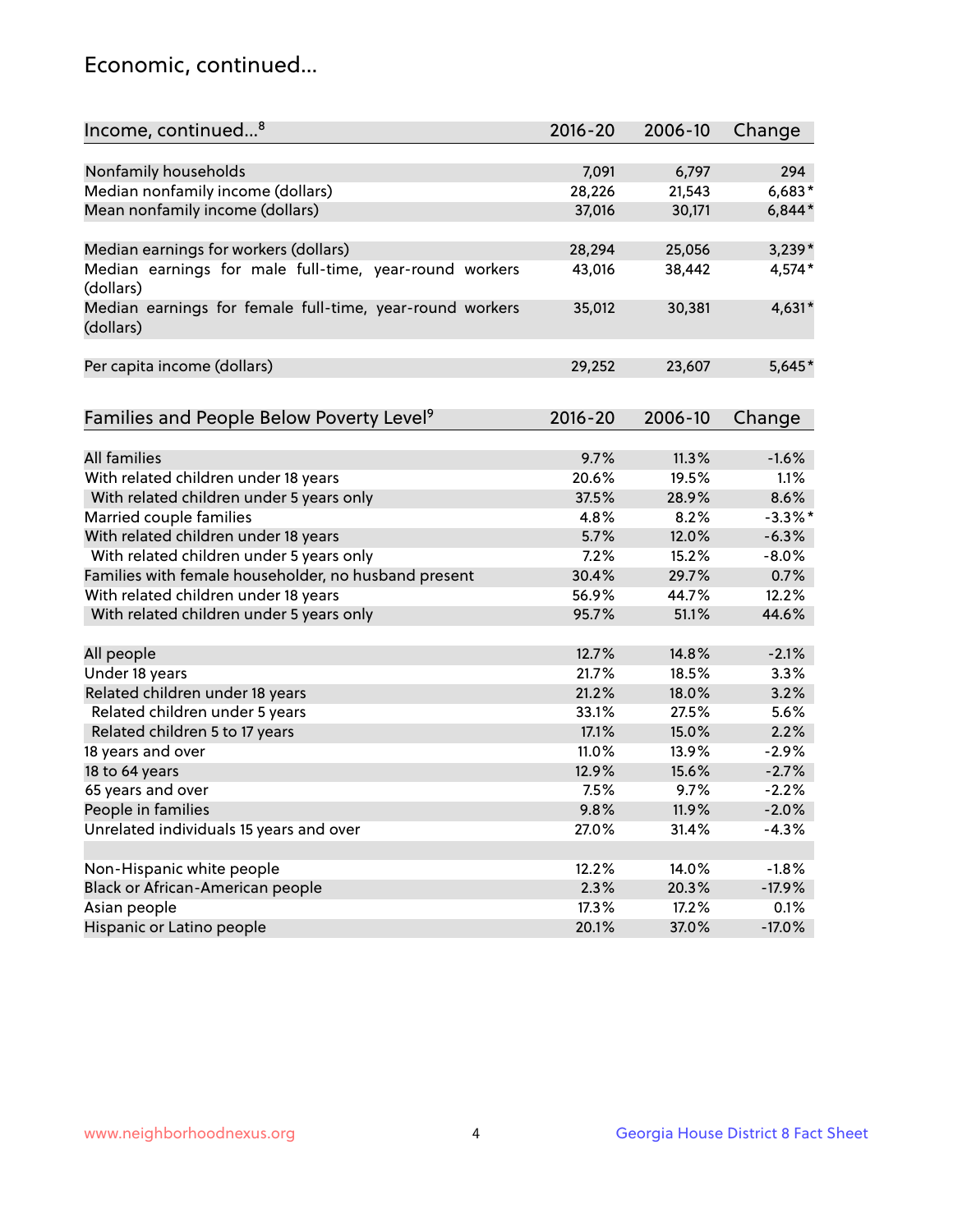## Employment

| Employment Status <sup>10</sup>                                             | $2016 - 20$ | 2006-10 | Change     |
|-----------------------------------------------------------------------------|-------------|---------|------------|
|                                                                             | 51,229      |         |            |
| Population 16 years and over<br>In labor force                              |             | 43,768  | 7,460*     |
| Civilian labor force                                                        | 48.6%       | 54.9%   | $-6.3\%$ * |
|                                                                             | 48.5%       | 54.9%   | $-6.4\%$ * |
| Employed                                                                    | 46.7%       | 51.1%   | $-4.4%$    |
| Unemployed                                                                  | 1.8%        | 3.8%    | $-2.0%$    |
| <b>Armed Forces</b>                                                         | 0.0%        | 0.0%    | 0.0%       |
| Not in labor force                                                          | 51.4%       | 45.1%   | $6.3\%$ *  |
| Civilian labor force                                                        | 24,870      | 24,046  | 824        |
| <b>Unemployment Rate</b>                                                    | 3.8%        | $7.0\%$ | $-3.2%$    |
|                                                                             |             |         |            |
| Females 16 years and over                                                   | 26,858      | 23,078  | 3,780*     |
| In labor force                                                              | 44.7%       | 50.9%   | $-6.2\%$ * |
| Civilian labor force                                                        | 44.7%       | 50.9%   | $-6.2%$ *  |
| Employed                                                                    | 42.8%       | 48.1%   | $-5.4%$    |
|                                                                             |             |         |            |
| Own children of the householder under 6 years                               | 2,706       | 2,850   | $-144$     |
| All parents in family in labor force                                        | 55.2%       | 75.7%   | $-20.5%$   |
| Own children of the householder 6 to 17 years                               | 6,042       | 6,943   | $-901*$    |
| All parents in family in labor force                                        | 74.3%       | 73.7%   | 0.7%       |
|                                                                             |             |         |            |
| Industry <sup>11</sup>                                                      | $2016 - 20$ | 2006-10 | Change     |
|                                                                             |             |         |            |
| Civilian employed population 16 years and over                              | 23,932      | 22,374  | 1,558      |
| Agriculture, forestry, fishing and hunting, and mining                      | 2.1%        | 2.2%    | $-0.1%$    |
| Construction                                                                | 9.5%        | 11.4%   | $-1.9%$    |
| Manufacturing                                                               | 9.5%        | 9.8%    | $-0.3%$    |
| Wholesale trade                                                             | 1.9%        | 2.0%    | $-0.1%$    |
| Retail trade                                                                | 11.6%       | 10.3%   | 1.3%       |
| Transportation and warehousing, and utilities                               | 5.4%        | 4.8%    | 0.6%       |
| Information                                                                 | 1.7%        | 1.4%    | 0.3%       |
| Finance and insurance, and real estate and rental and leasing               | 4.1%        | 7.0%    | $-3.0\%$ * |
| Professional, scientific, and management, and administrative                | 8.2%        | 7.9%    | 0.3%       |
| and waste management services                                               |             |         |            |
| Educational services, and health care and social assistance                 | 22.4%       | 23.2%   | $-0.8%$    |
| Arts, entertainment, and recreation, and accommodation and<br>food services | 12.2%       | $9.0\%$ | $3.2\%$ *  |
| Other services, except public administration                                | 5.3%        | 5.7%    | $-0.4%$    |
| Public administration                                                       | 6.1%        | 5.2%    | 0.9%       |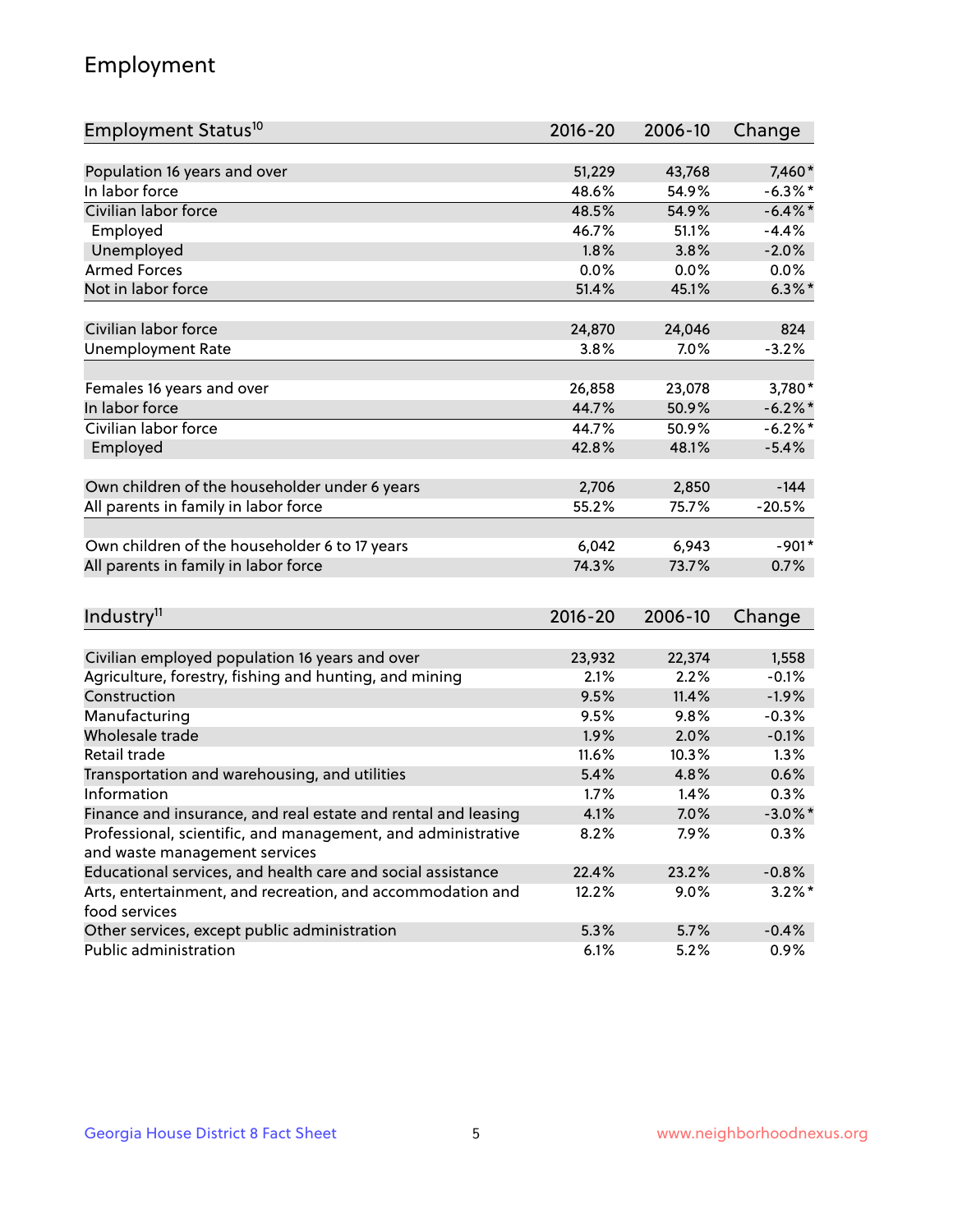## Employment, continued...

| Occupation <sup>12</sup>                                                    | $2016 - 20$ | 2006-10         | Change           |
|-----------------------------------------------------------------------------|-------------|-----------------|------------------|
| Civilian employed population 16 years and over                              | 23,932      |                 |                  |
|                                                                             | 32.8%       | 22,374<br>31.5% | 1,558<br>$1.3\%$ |
| Management, business, science, and arts occupations<br>Service occupations  | 20.6%       | 16.7%           | $3.9\%$ *        |
|                                                                             |             |                 | $-6.3\%$ *       |
| Sales and office occupations                                                | 21.1%       | 27.4%           |                  |
| Natural<br>and<br>resources,<br>construction,<br>maintenance<br>occupations | 11.6%       | 12.9%           | $-1.2%$          |
| Production, transportation, and material moving occupations                 | 13.9%       | 11.5%           | 2.4%             |
| Class of Worker <sup>13</sup>                                               | $2016 - 20$ | 2006-10         | Change           |
|                                                                             |             |                 |                  |
| Civilian employed population 16 years and over                              | 23,932      | 22,374          | 1,558            |
| Private wage and salary workers                                             | 73.2%       | 70.2%           | 3.0%             |
| Government workers                                                          | 15.9%       | 17.1%           | $-1.2%$          |
| Self-employed in own not incorporated business workers                      | 10.8%       | 12.3%           | $-1.5%$          |
| Unpaid family workers                                                       | 0.1%        | 0.3%            | $-0.2%$          |
| Job Flows <sup>14</sup>                                                     | 2019        | 2010            | Change           |
|                                                                             |             |                 |                  |
| Total Jobs in district                                                      | 18,792      | 14,478          | 4,314            |
| Held by residents of district                                               | 46.2%       | 53.0%           | $-6.8%$          |
| Held by non-residents of district                                           | 53.8%       | 47.0%           | 6.8%             |
| Jobs by Industry Sector <sup>15</sup>                                       | 2019        | 2010            | Change           |
|                                                                             |             |                 |                  |
| Total Jobs in district                                                      | 18,792      | 14,478          | 4,314            |
| Goods Producing sectors                                                     | 16.0%       | 13.5%           | 2.5%             |
| Trade, Transportation, and Utilities sectors                                | 18.3%       | 21.9%           | $-3.6%$          |
| All Other Services sectors                                                  | 65.7%       | 64.6%           | 1.1%             |
|                                                                             |             |                 |                  |
| Total Jobs in district held by district residents                           | 8,679       | 7,670           | 1,009            |
| <b>Goods Producing sectors</b>                                              | 15.8%       | 12.7%           | 3.1%             |
| Trade, Transportation, and Utilities sectors                                | 14.7%       | 17.5%           | $-2.8%$          |
| All Other Services sectors                                                  | 69.5%       | 69.8%           | $-0.3%$          |
|                                                                             |             |                 |                  |
| Jobs by Earnings <sup>16</sup>                                              | 2019        | 2010            | Change           |
|                                                                             |             |                 |                  |
| Total Jobs in district                                                      | 18,792      | 14,478          | 4,314            |
| Jobs with earnings \$1250/month or less                                     | 30.3%       | 33.6%           | $-3.3%$          |
| Jobs with earnings \$1251/month to \$3333/month                             | 40.5%       | 43.7%           | $-3.3%$          |
| Jobs with earnings greater than \$3333/month                                | 29.2%       | 22.6%           | 6.6%             |
| Total Jobs in district held by district residents                           | 8,679       | 7,670           | 1,009            |
| Jobs with earnings \$1250/month or less                                     | 30.5%       | 35.6%           | $-5.1%$          |
|                                                                             |             |                 |                  |
| Jobs with earnings \$1251/month to \$3333/month                             | 41.8%       | 43.7%           | $-1.9%$          |
| Jobs with earnings greater than \$3333/month                                | 27.7%       | 20.7%           | 7.1%             |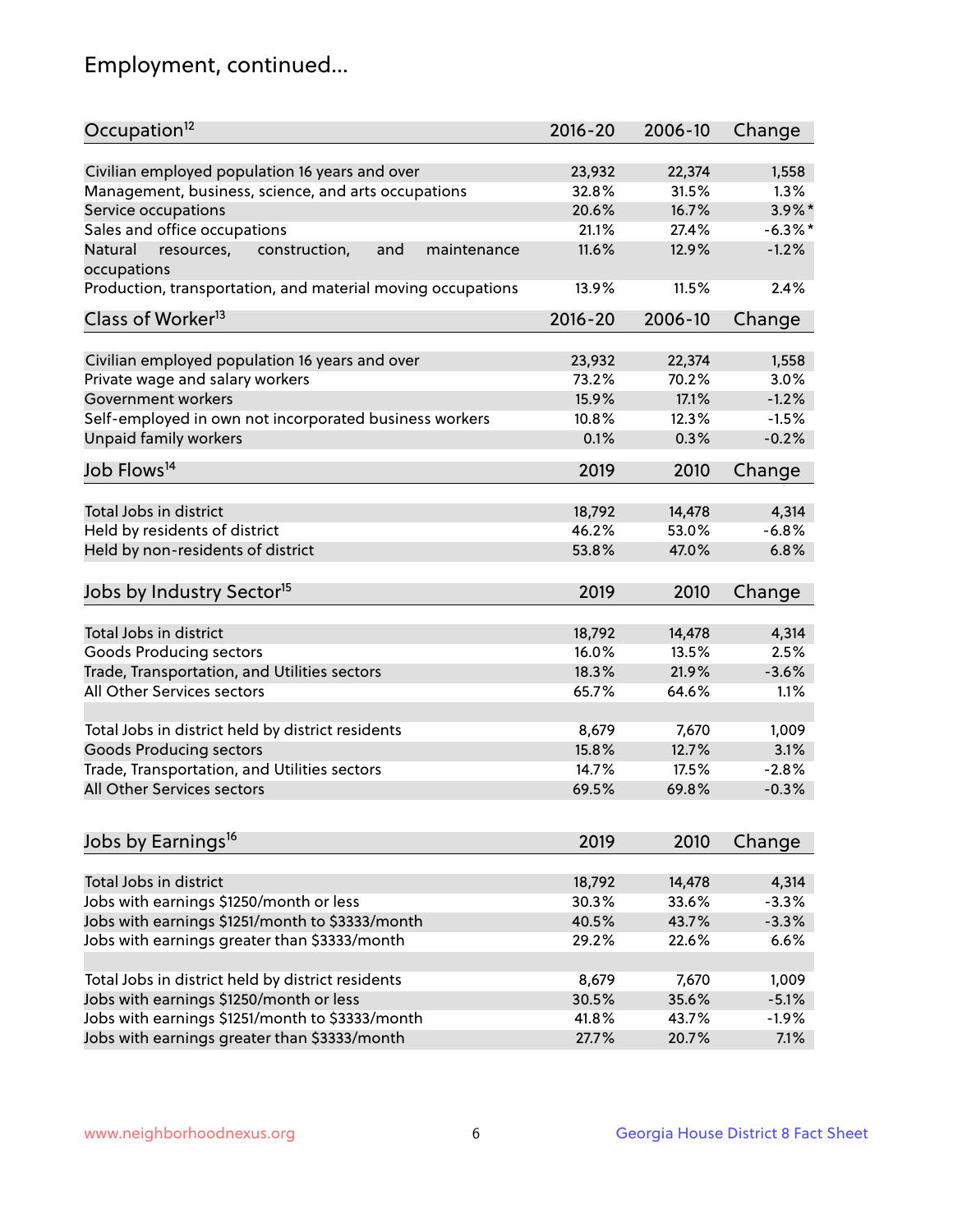## Employment, continued...

| Change  |
|---------|
|         |
| 4,314   |
| 1.5%    |
| $-7.2%$ |
| 5.7%    |
|         |
| 1,009   |
| 2.6%    |
| $-7.3%$ |
| 4.8%    |
|         |

#### Education

| School Enrollment <sup>18</sup>                | $2016 - 20$ | 2006-10 | Change     |
|------------------------------------------------|-------------|---------|------------|
|                                                |             |         |            |
| Population 3 years and over enrolled in school | 10,490      | 11,118  | $-629$     |
| Nursery school, preschool                      | 3.8%        | 6.4%    | $-2.6\%$ * |
| Kindergarten                                   | 4.2%        | 5.8%    | $-1.7%$    |
| Elementary school (grades 1-8)                 | 39.7%       | 41.9%   | $-2.2%$    |
| High school (grades 9-12)                      | 27.4%       | 20.9%   | $6.5%$ *   |
| College or graduate school                     | 24.9%       | 24.9%   | 0.0%       |
| Educational Attainment <sup>19</sup>           | $2016 - 20$ | 2006-10 | Change     |
|                                                |             |         |            |
| Population 25 years and over                   | 44,570      | 38,762  | 5,809*     |
| Less than 9th grade                            | 3.1%        | 5.4%    | $-2.4%$    |
| 9th to 12th grade, no diploma                  | 9.2%        | 10.7%   | $-1.5%$    |
| High school graduate (includes equivalency)    | 32.2%       | 33.2%   | $-1.0%$    |
| Some college, no degree                        | 23.1%       | 22.2%   | 1.0%       |
| Associate's degree                             | 8.7%        | 7.7%    | 1.0%       |
| Bachelor's degree                              | 13.5%       | 12.1%   | 1.4%       |
| Graduate or professional degree                | 10.3%       | 8.7%    | 1.5%       |
|                                                |             |         |            |
| Percent high school graduate or higher         | 87.7%       | 83.9%   | $3.9\%*$   |
| Percent bachelor's degree or higher            | 23.8%       | 20.9%   | 2.9%       |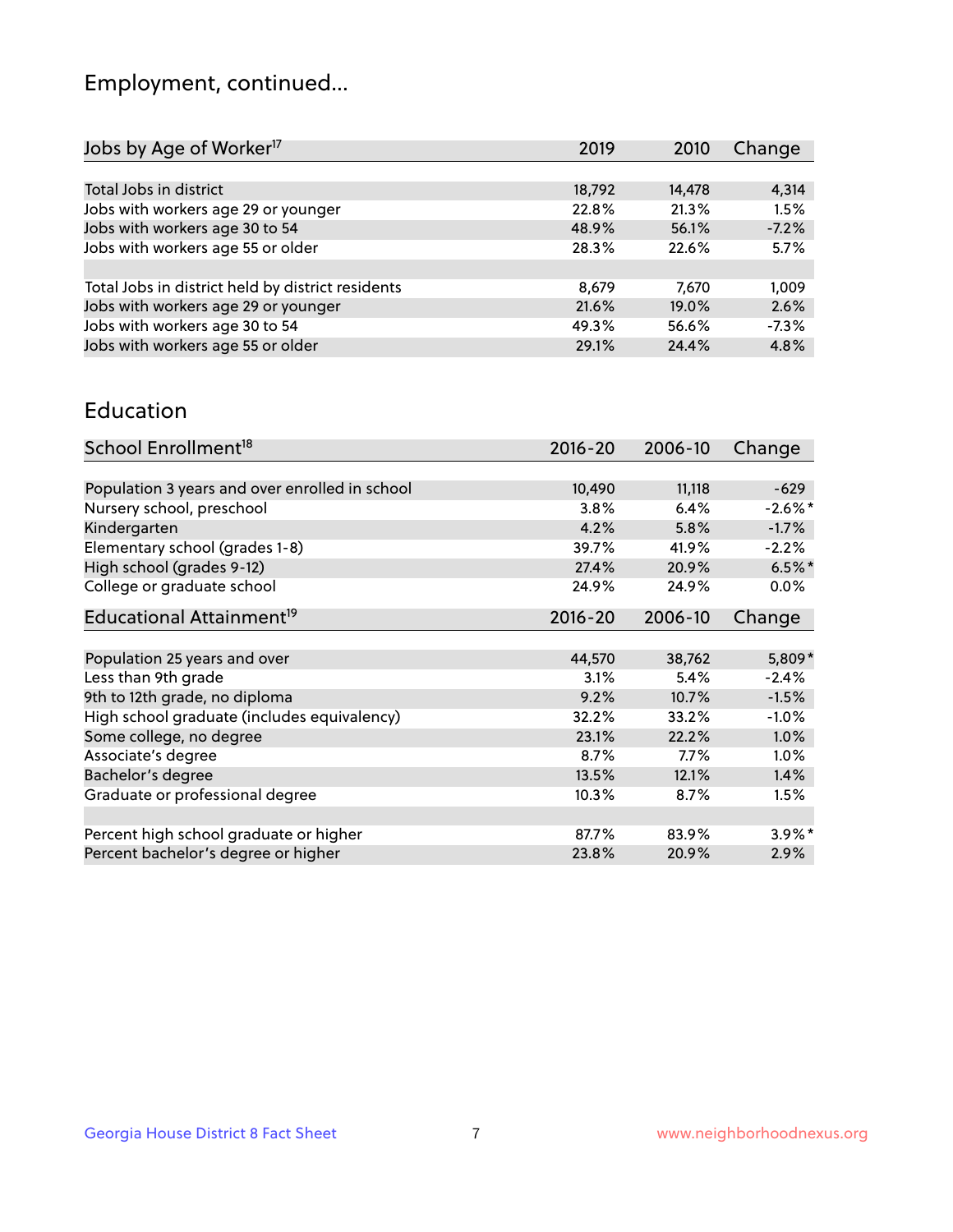## Housing

| Households by Type <sup>20</sup>                     | 2016-20 | 2006-10 | Change     |
|------------------------------------------------------|---------|---------|------------|
|                                                      |         |         |            |
| <b>Total households</b>                              | 24,597  | 23,875  | 722        |
| Family households (families)                         | 71.2%   | 71.5%   | $-0.4%$    |
| With own children under 18 years                     | 20.5%   | 24.5%   | $-4.1\%$ * |
| Married-couple family                                | 57.8%   | 59.6%   | $-1.8%$    |
| With own children of the householder under 18 years  | 14.2%   | 18.9%   | $-4.7%$    |
| Male householder, no wife present, family            | 2.8%    | 3.5%    | $-0.7%$    |
| With own children of the householder under 18 years  | 1.6%    | 1.8%    | $-0.2%$    |
| Female householder, no husband present, family       | 10.6%   | 8.5%    | 2.1%       |
| With own children of the householder under 18 years  | 4.6%    | 3.8%    | 0.8%       |
| Nonfamily households                                 | 28.8%   | 28.5%   | 0.4%       |
| Householder living alone                             | 24.6%   | 25.4%   | $-0.9%$    |
| 65 years and over                                    | 15.4%   | 12.6%   | $2.8\%$ *  |
|                                                      |         |         |            |
| Households with one or more people under 18 years    | 23.2%   | 27.8%   | $-4.6\%$ * |
| Households with one or more people 65 years and over | 47.1%   | 36.3%   | $10.8\%$ * |
|                                                      |         |         |            |
| Average household size                               | 2.34    | 2.15    | $0.19*$    |
| Average family size                                  | 2.73    | 2.55    | 0.18       |
|                                                      |         |         |            |
| Housing Occupancy <sup>21</sup>                      | 2016-20 | 2006-10 | Change     |
|                                                      |         |         |            |
| Total housing units                                  | 36,566  | 33,518  | $3,047*$   |
| Occupied housing units                               | 67.3%   | 71.2%   | $-4.0\%$ * |
| Vacant housing units                                 | 32.7%   | 28.8%   | 4.0%*      |
|                                                      |         |         |            |
| Homeowner vacancy rate                               | 2.5     | 3.9     | $-1.4$     |
| Rental vacancy rate                                  | 14.8    | 13.4    | 1.4        |
|                                                      |         |         |            |
| Units in Structure <sup>22</sup>                     | 2016-20 |         |            |
|                                                      |         | 2006-10 | Change     |
| Total housing units                                  | 36,566  | 33,518  | $3,047*$   |
| 1-unit, detached                                     | 77.0%   | 77.4%   | $-0.4%$    |
| 1-unit, attached                                     | 0.6%    | 1.3%    | $-0.7%$    |
| 2 units                                              | 0.9%    | 0.8%    | 0.1%       |
| 3 or 4 units                                         | 1.1%    | 0.8%    | 0.4%       |
|                                                      |         |         |            |
| 5 to 9 units                                         | 1.9%    | 1.3%    | 0.6%       |
| 10 to 19 units                                       | 0.5%    | 0.4%    | 0.1%       |
| 20 or more units                                     | 1.7%    | 0.7%    | 1.0%       |
| Mobile home                                          | 15.7%   | 17.2%   | $-1.5%$    |
| Boat, RV, van, etc.                                  | 0.6%    | 0.2%    | 0.4%       |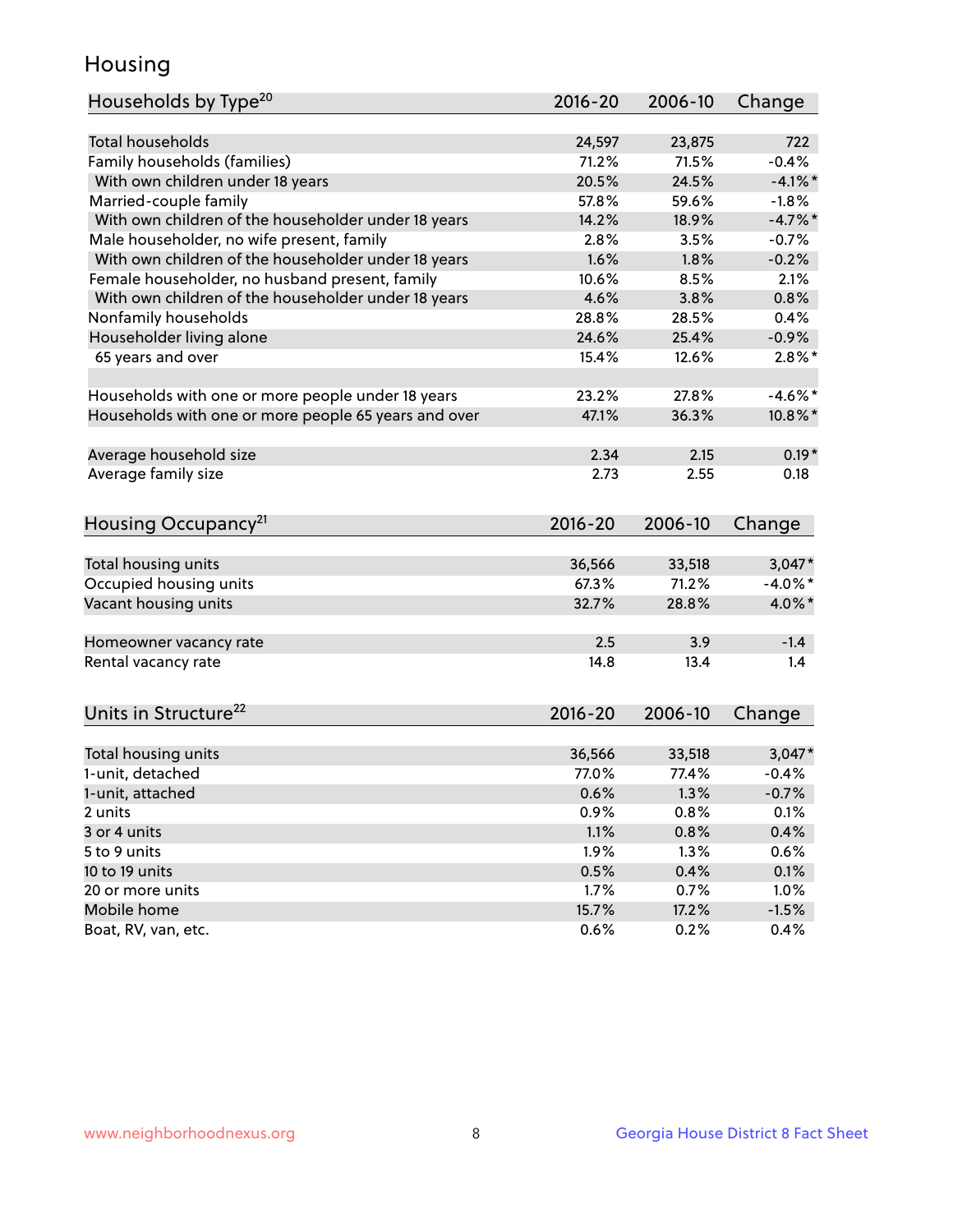## Housing, Continued...

| Year Structure Built <sup>23</sup>               | 2016-20        | 2006-10        | Change          |
|--------------------------------------------------|----------------|----------------|-----------------|
| Total housing units                              | 36,566         | 33,518         | $3,047*$        |
| Built 2014 or later                              | 2.1%           | (X)            | (X)             |
| Built 2010 to 2013                               | 2.9%           | (X)            | (X)             |
| Built 2000 to 2009                               | 28.5%          | 17.1%          | $11.4\%$ *      |
| Built 1990 to 1999                               | 26.6%          | 31.0%          | $-4.4\%$ *      |
| Built 1980 to 1989                               | 19.5%          | 22.2%          | $-2.7%$ *       |
| Built 1970 to 1979                               | 9.2%           | 13.4%          | $-4.2\%$ *      |
| Built 1960 to 1969                               | 4.1%           | 6.1%           | $-2.0\%$ *      |
| Built 1950 to 1959                               | 3.6%           | 4.3%           | $-0.7%$         |
| Built 1940 to 1949                               | 0.8%           | 2.5%           | $-1.7%$ *       |
| Built 1939 or earlier                            | 2.7%           | 3.5%           | $-0.9%$         |
| Housing Tenure <sup>24</sup>                     | $2016 - 20$    | 2006-10        | Change          |
|                                                  |                |                |                 |
| Occupied housing units                           | 24,597         | 23,875         | 722             |
| Owner-occupied                                   | 77.8%          | 79.7%          | $-1.9%$         |
| Renter-occupied                                  | 22.2%          | 20.3%          | 1.9%            |
| Average household size of owner-occupied unit    | 2.33           | 2.17           | $0.16*$         |
| Average household size of renter-occupied unit   | 2.36           | 2.07           | $0.29*$         |
| Residence 1 Year Ago <sup>25</sup>               | $2016 - 20$    | 2006-10        | Change          |
| Population 1 year and over                       | 58,601         | 52,456         | $6,146*$        |
| Same house                                       | 85.6%          | 88.6%          | $-3.0\%$ *      |
| Different house in the U.S.                      | 14.2%          | 11.4%          | $2.8\%$ *       |
| Same county                                      | 5.1%           | 5.0%           | 0.0%            |
| Different county                                 | 9.1%           | 6.3%           | $2.8\%$ *       |
| Same state                                       | 6.3%           | 3.6%           | $2.7\%$ *       |
| Different state                                  | 2.9%           | 2.8%           | 0.1%            |
| Abroad                                           | 0.2%           | 0.0%           | 0.2%            |
| Value of Housing Unit <sup>26</sup>              | $2016 - 20$    | 2006-10        | Change          |
|                                                  |                |                |                 |
| Owner-occupied units                             | 19,142         | 19,040         | 102             |
| Less than \$50,000                               | 5.5%           | 7.9%           | $-2.4%$         |
| \$50,000 to \$99,999                             | 11.6%          | 12.8%          | $-1.1%$         |
| \$100,000 to \$149,999                           | 13.9%          | 15.7%          | $-1.9%$         |
| \$150,000 to \$199,999<br>\$200,000 to \$299,999 | 19.5%          | 17.2%<br>24.4% | 2.3%            |
| \$300,000 to \$499,999                           | 26.1%<br>17.7% |                | 1.6%<br>2.4%    |
| \$500,000 to \$999,999                           |                | 15.3%          |                 |
| \$1,000,000 or more                              | 4.9%<br>0.9%   | 4.8%<br>1.9%   | 0.1%<br>$-1.0%$ |
| Median (dollars)                                 | 198,821        | 187,209        | $11,612*$       |
| Mortgage Status <sup>27</sup>                    | $2016 - 20$    | 2006-10        | Change          |
|                                                  |                |                |                 |
| Owner-occupied units                             | 19,142         | 19,040         | 102             |
| Housing units with a mortgage                    | 49.4%          | 54.3%          | $-4.8\%$ *      |
| Housing units without a mortgage                 | 50.6%          | 45.7%          | 4.8%*           |
|                                                  |                |                |                 |

Georgia House District 8 Fact Sheet 9 9 9 Www.neighborhoodnexus.org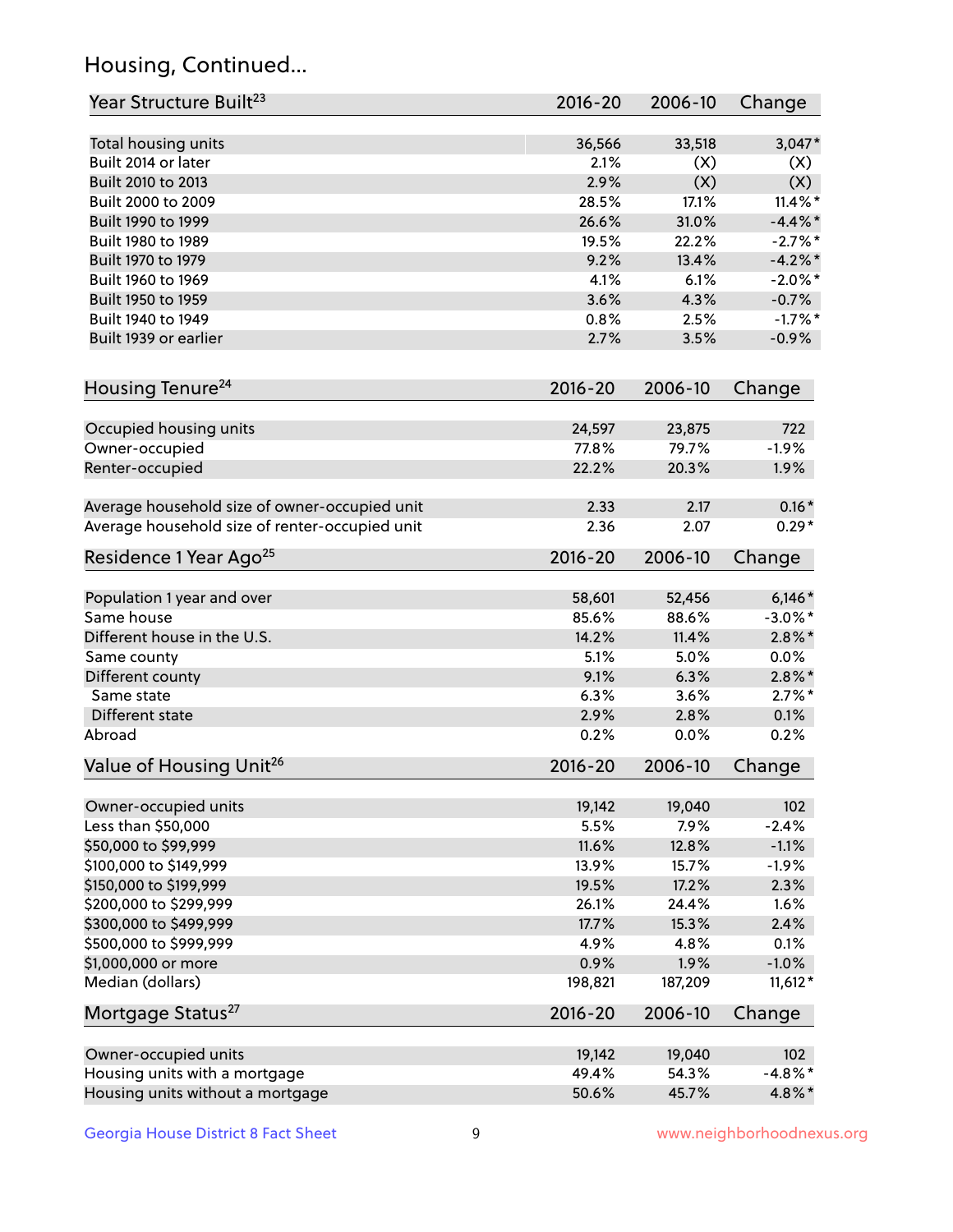## Housing, Continued...

| Selected Monthly Owner Costs <sup>28</sup>                                            | $2016 - 20$   | 2006-10       | Change                 |
|---------------------------------------------------------------------------------------|---------------|---------------|------------------------|
| Housing units with a mortgage                                                         | 9,459         | 10,330        | $-870$                 |
| Less than \$300                                                                       | 0.0%          | 0.2%          | $-0.2%$                |
| \$300 to \$499                                                                        | 1.0%          | 2.4%          | $-1.4%$                |
| \$500 to \$999                                                                        | 26.5%         | 31.7%         | $-5.2%$                |
| \$1,000 to \$1,499                                                                    | 38.2%         | 32.7%         | $5.5%$ *               |
| \$1,500 to \$1,999                                                                    | 21.5%         | 16.3%         | $5.3\%$ *              |
| \$2,000 to \$2,999                                                                    | 10.5%         | 11.9%         | $-1.3%$                |
| \$3,000 or more                                                                       | 2.3%          | 5.0%          | $-2.7%$                |
| Median (dollars)                                                                      | 1,238         | 1,226         | 12 <sup>2</sup>        |
|                                                                                       |               |               |                        |
| Housing units without a mortgage<br>Less than \$150                                   | 9,683<br>3.2% | 8,710<br>4.6% | $973*$<br>$-1.4%$      |
| \$150 to \$249                                                                        | 14.1%         | 24.9%         |                        |
| \$250 to \$349                                                                        | 26.0%         | 27.4%         | $-10.8\%$ *<br>$-1.3%$ |
| \$350 to \$499                                                                        | 29.1%         | 28.6%         | 0.5%                   |
| \$500 to \$699                                                                        | 21.0%         | 10.3%         | 10.7%*                 |
| \$700 or more                                                                         | 6.6%          | 4.3%          | 2.3%                   |
| Median (dollars)                                                                      | 379           | 319           | $60*$                  |
| Selected Monthly Owner Costs as a Percentage of<br>Household Income <sup>29</sup>     | $2016 - 20$   | 2006-10       | Change                 |
| Housing units with a mortgage (excluding units where<br>SMOCAPI cannot be computed)   | 9,426         | 10,154        | $-728$                 |
| Less than 20.0 percent                                                                | 42.9%         | 30.1%         | 12.8%*                 |
| 20.0 to 24.9 percent                                                                  | 17.2%         | 15.4%         | 1.7%                   |
| 25.0 to 29.9 percent                                                                  | 8.3%          | 13.0%         | $-4.7\%$ *             |
| 30.0 to 34.9 percent                                                                  | 8.4%          | 9.5%          | $-1.1%$                |
| 35.0 percent or more                                                                  | 23.3%         | 32.0%         | $-8.7\%$ *             |
| Not computed                                                                          | 34            | 176           | $-142$                 |
| Housing unit without a mortgage (excluding units where<br>SMOCAPI cannot be computed) | 9,499         | 8,429         | 1,070                  |
| Less than 10.0 percent                                                                | 53.3%         | 43.5%         | $9.8\%$ *              |
| 10.0 to 14.9 percent                                                                  | 19.9%         | 18.2%         | 1.7%                   |
| 15.0 to 19.9 percent                                                                  | 9.8%          | 12.8%         | $-3.0%$                |
| 20.0 to 24.9 percent                                                                  | 6.1%          | 6.1%          | 0.1%                   |
| 25.0 to 29.9 percent                                                                  | 3.5%          | 4.3%          | $-0.8%$                |
| 30.0 to 34.9 percent                                                                  | 1.5%          | 2.8%          | $-1.2%$                |
| 35.0 percent or more                                                                  | 5.8%          | 12.3%         | $-6.5%$                |
| Not computed                                                                          | 184           | 282           | $-97$                  |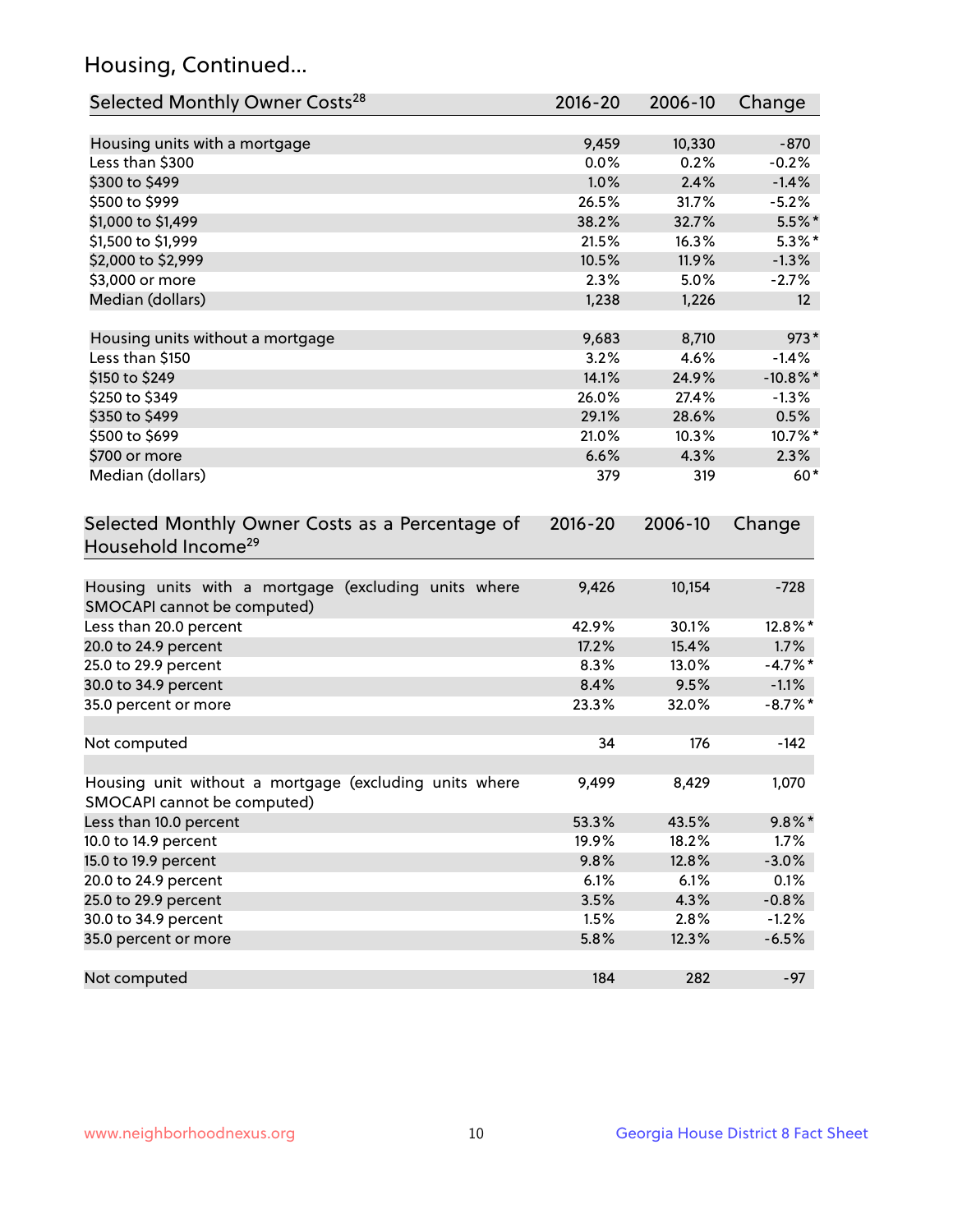### Housing, Continued...

| Gross Rent <sup>30</sup>                                     | 2016-20     | 2006-10     | Change   |
|--------------------------------------------------------------|-------------|-------------|----------|
|                                                              |             |             |          |
| Occupied units paying rent                                   | 4,589       | 3,955       | 634      |
| Less than \$200                                              | 0.7%        | 2.3%        | $-1.6%$  |
| \$200 to \$499                                               | 12.5%       | 17.7%       | $-5.2%$  |
| \$500 to \$749                                               | 30.2%       | 40.3%       | $-10.1%$ |
| \$750 to \$999                                               | 30.6%       | 30.6%       | $-0.0%$  |
| \$1,000 to \$1,499                                           | 21.0%       | $7.0\%$     | 14.0%    |
| \$1,500 to \$1,999                                           | 3.5%        | 1.4%        | 2.1%     |
| \$2,000 or more                                              | 1.6%        | 0.7%        | $0.9\%$  |
| Median (dollars)                                             | 795         | 683         | $112*$   |
|                                                              |             |             |          |
| No rent paid                                                 | 866         | 880         | $-15$    |
|                                                              |             |             |          |
| Gross Rent as a Percentage of Household Income <sup>31</sup> | $2016 - 20$ | $2006 - 10$ | Change   |

| Occupied units paying rent (excluding units where GRAPI | 4,547    | 3,786 | 761     |
|---------------------------------------------------------|----------|-------|---------|
| cannot be computed)                                     |          |       |         |
| Less than 15.0 percent                                  | 13.4%    | 14.4% | $-1.0%$ |
| 15.0 to 19.9 percent                                    | $11.6\%$ | 15.0% | $-3.5%$ |
| 20.0 to 24.9 percent                                    | 22.3%    | 8.4%  | 13.9%*  |
| 25.0 to 29.9 percent                                    | 11.4%    | 7.4%  | 4.1%    |
| 30.0 to 34.9 percent                                    | $6.0\%$  | 15.6% | $-9.6%$ |
| 35.0 percent or more                                    | 35.3%    | 39.2% | $-3.9%$ |
|                                                         |          |       |         |
| Not computed                                            | 908      | 1.049 | $-141$  |

### Transportation

| Commuting to Work <sup>32</sup>           | 2016-20 | 2006-10 | Change   |
|-------------------------------------------|---------|---------|----------|
|                                           |         |         |          |
| Workers 16 years and over                 | 23,414  | 21,685  | $1,728*$ |
| Car, truck, or van - drove alone          | 80.9%   | 83.5%   | $-2.6%$  |
| Car, truck, or van - carpooled            | 8.7%    | 10.1%   | $-1.5%$  |
| Public transportation (excluding taxicab) | 0.4%    | 0.2%    | 0.2%     |
| Walked                                    | 1.4%    | 2.2%    | $-0.8%$  |
| Other means                               | $1.0\%$ | $0.9\%$ | 0.1%     |
| Worked at home                            | 7.7%    | 3.1%    | 4.6%*    |
|                                           |         |         |          |
| Mean travel time to work (minutes)        | 25.1    | 26.2    | $-1.1$   |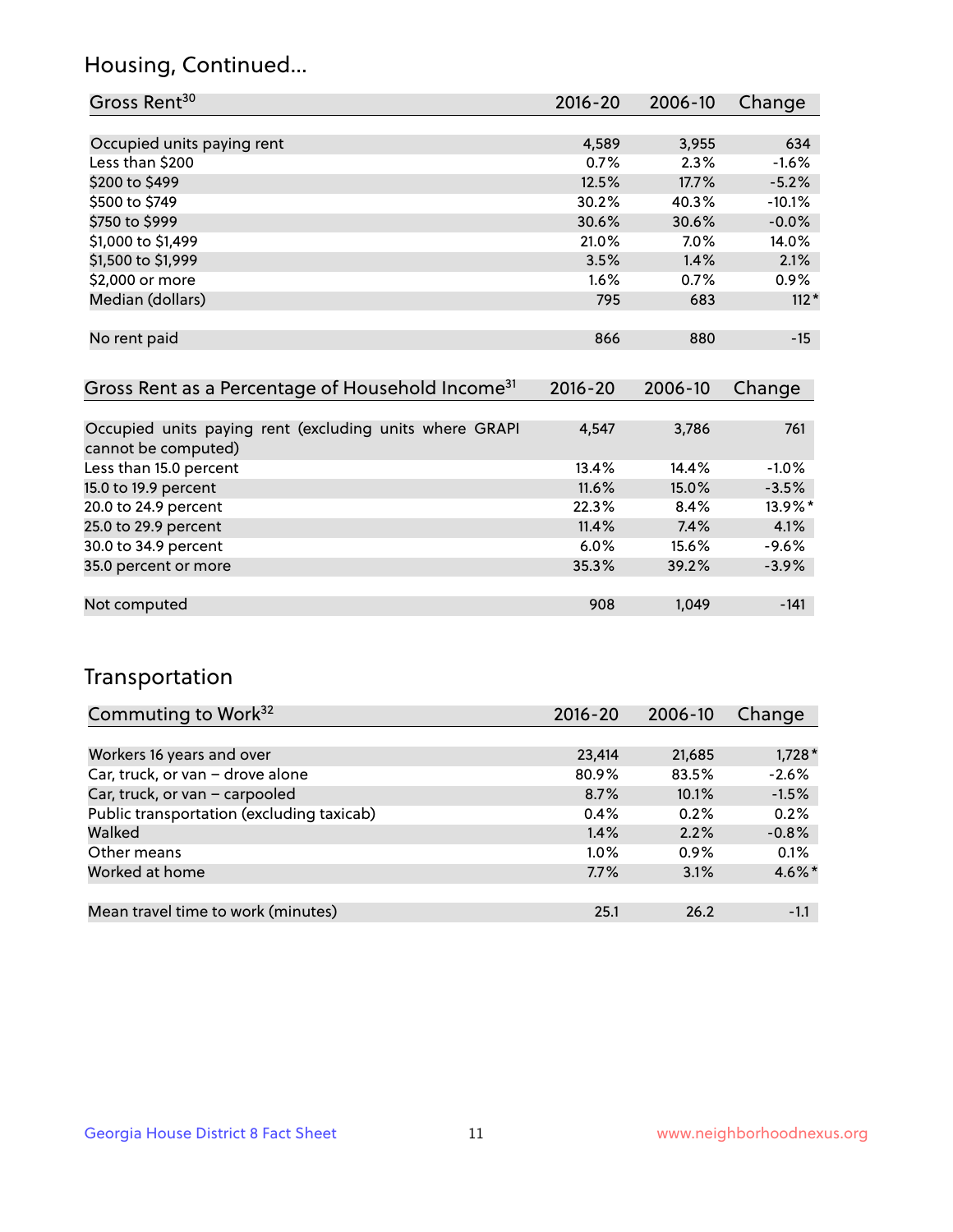## Transportation, Continued...

| Vehicles Available <sup>33</sup> | $2016 - 20$ | 2006-10 | Change  |
|----------------------------------|-------------|---------|---------|
|                                  |             |         |         |
| Occupied housing units           | 24,597      | 23,875  | 722     |
| No vehicles available            | 3.7%        | 4.4%    | $-0.7%$ |
| 1 vehicle available              | 30.0%       | 29.9%   | 0.1%    |
| 2 vehicles available             | 40.1%       | 41.0%   | $-0.9%$ |
| 3 or more vehicles available     | 26.2%       | 24.6%   | 1.6%    |

#### Health

| Health Insurance coverage <sup>34</sup>                 | 2016-20 |
|---------------------------------------------------------|---------|
|                                                         |         |
| Civilian Noninstitutionalized Population                | 58,475  |
| With health insurance coverage                          | 87.2%   |
| With private health insurance coverage                  | 63.8%   |
| With public health coverage                             | 44.1%   |
| No health insurance coverage                            | 12.8%   |
| Civilian Noninstitutionalized Population Under 19 years | 10,667  |
| No health insurance coverage                            | 10.2%   |
| Civilian Noninstitutionalized Population 19 to 64 years | 30,769  |
| In labor force:                                         | 21,544  |
| Employed:                                               | 20,885  |
| With health insurance coverage                          | 80.5%   |
| With private health insurance coverage                  | 77.3%   |
| With public coverage                                    | 5.3%    |
| No health insurance coverage                            | 19.5%   |
| Unemployed:                                             | 658     |
| With health insurance coverage                          | 58.5%   |
| With private health insurance coverage                  | 38.1%   |
| With public coverage                                    | 23.5%   |
| No health insurance coverage                            | 41.5%   |
| Not in labor force:                                     | 9,225   |
| With health insurance coverage                          | 78.2%   |
| With private health insurance coverage                  | 50.8%   |
| With public coverage                                    | 35.7%   |
| No health insurance coverage                            | 21.8%   |